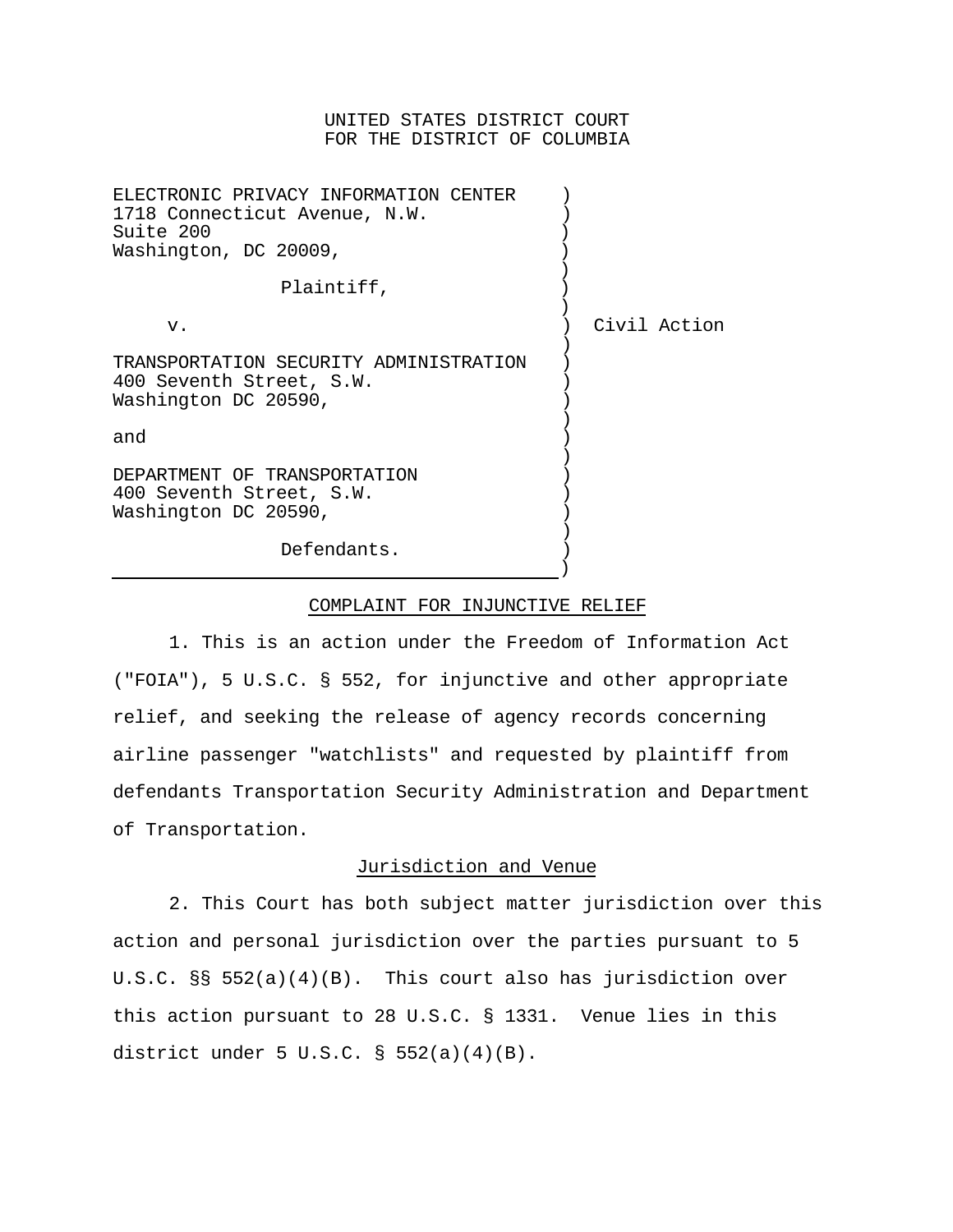### Parties

3. Plaintiff Electronic Privacy Information Center ("EPIC") is a public interest research organization incorporated as a notfor-profit corporation in Washington, DC. EPIC's activities include the review of federal law enforcement activities and policies to determine their possible impacts on civil liberties and privacy interests. Among its other activities, EPIC publishes books, reports and a bi-weekly electronic newsletter. EPIC also maintains a heavily-visited site on the World Wide Web containing extensive information on privacy issues, including information EPIC has obtained from federal agencies under the FOIA.

4. Defendant Transportation Security Administration ("TSA") is a component of defendant Department of Transportation. TSA is an agency within the meaning of 5 U.S.C. § 552(f).

5. Defendant Department of Transportation ("DOT") is a Department of the Executive Branch of the United States Government. DOT is an agency within the meaning of 5 U.S.C. § 552(f).

# The Transportation Security Administration and Airline Passenger Watchlists

6. Subsequent to the terrorist attacks of September 11, 2001, the Aviation Security and Transportation Act of 2001 ("the Act") was enacted and, inter alia, created TSA. Section 101(a) of the Act, codified at Title 49 U.S.C. Chapter 1, provides that TSA shall:

(1) enter into memoranda of understanding with Federal agencies or other entities to share or otherwise cross-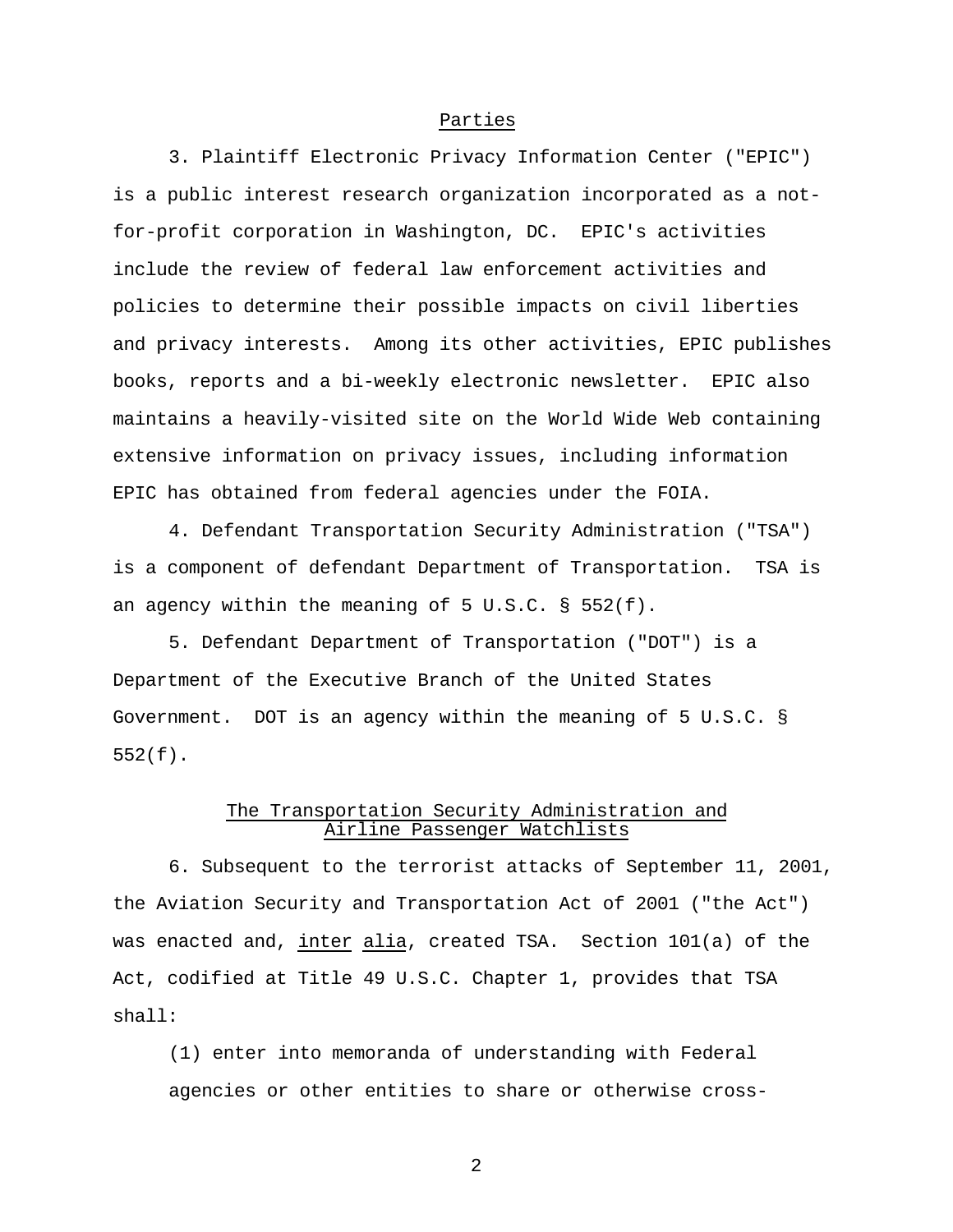check as necessary data on individuals identified on Federal agency databases who may pose a risk to transportation or national security;

(2) establish procedures for notifying the Administrator of the Federal Aviation Administration, appropriate State and local law enforcement officials, and airport or airline security officers of the identity of individuals known to pose, or suspected of posing, a risk of air piracy or terrorism or a threat to airline or passenger safety;

(3) in consultation with other appropriate Federal agencies and air carriers, establish policies and procedures requiring air carriers--

(A) to use information from government agencies to identify individuals on passenger lists who may be a threat to civil aviation or national security; and

(B) if such an individual is identified, notify appropriate law enforcement agencies, prevent the individual from boarding an aircraft, or take other appropriate action with respect to that individual; and

(4) consider requiring passenger air carriers to share passenger lists with appropriate Federal agencies for the purpose of identifying individuals who may pose a threat to aviation safety or national security.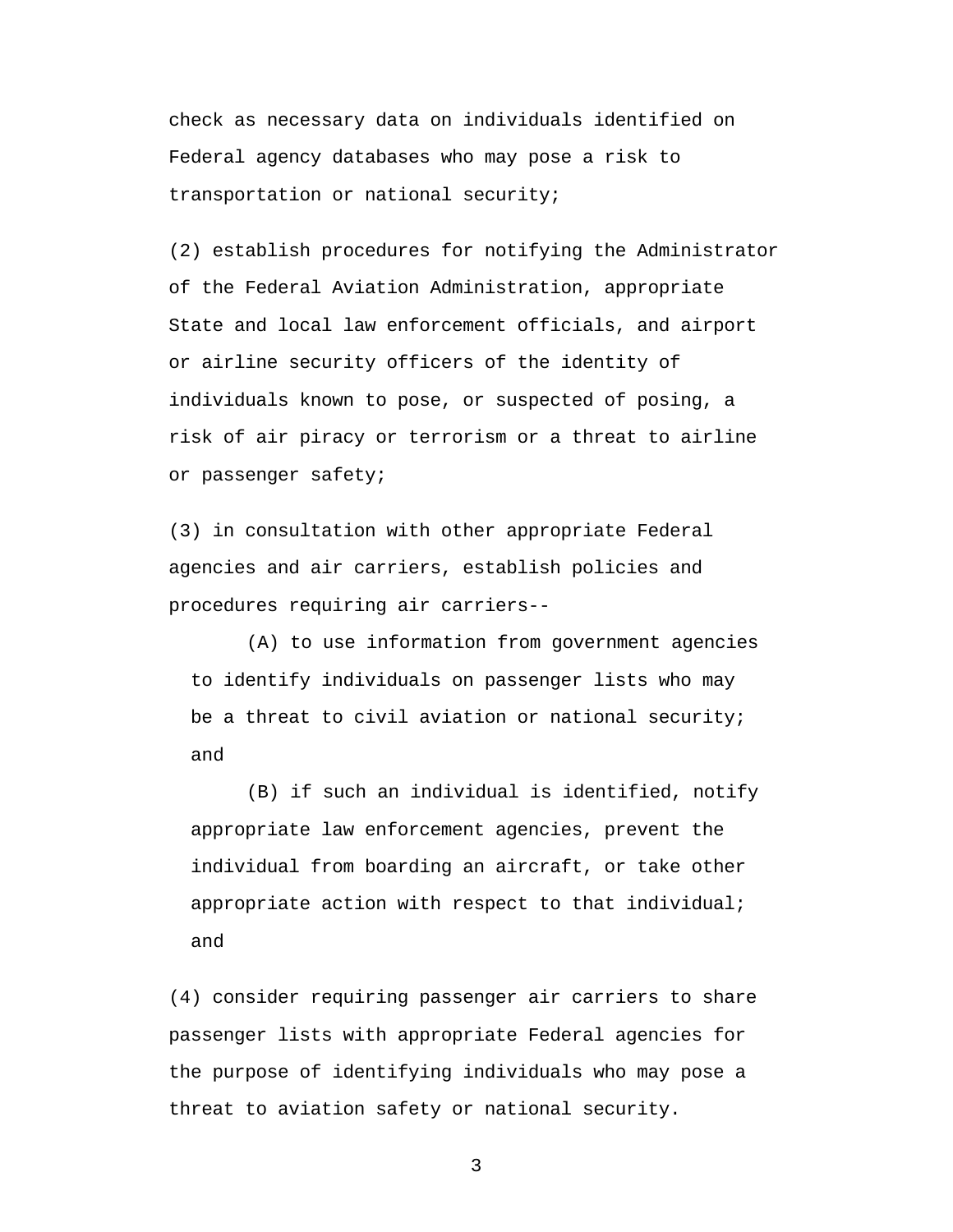### Plaintiff's FOIA Request

7. By letter to defendant TSA dated October 3, 2002, plaintiff requested under the FOIA "all records concerning any lists maintained by the agency, pursuant to the Aviation Security and Transportation Act of 2001 (hereinafter, 'watchlists')." Specifically, plaintiff requested:

(a) All memoranda of understanding with other federal agencies or other entities to share data as required by 49 U.S.C. § 114(h)(1).

(b) The notification procedures required under 49 U.S.C.  $$114(h)(2).$ 

(c) The policies and procedures required under 49 U.S.C.  $$114(h)(3).$ 

(d) The number of names on the watchlists as of the date this request is processed.

(e) Policies or procedures concerning how names are placed on and/or removed from the watchlists.

(f) Policies and procedures regarding who [may] have access to the watchlists, and

(g) All complaints or communications from members of the public who claim to have been mistakenly placed on the watchlists.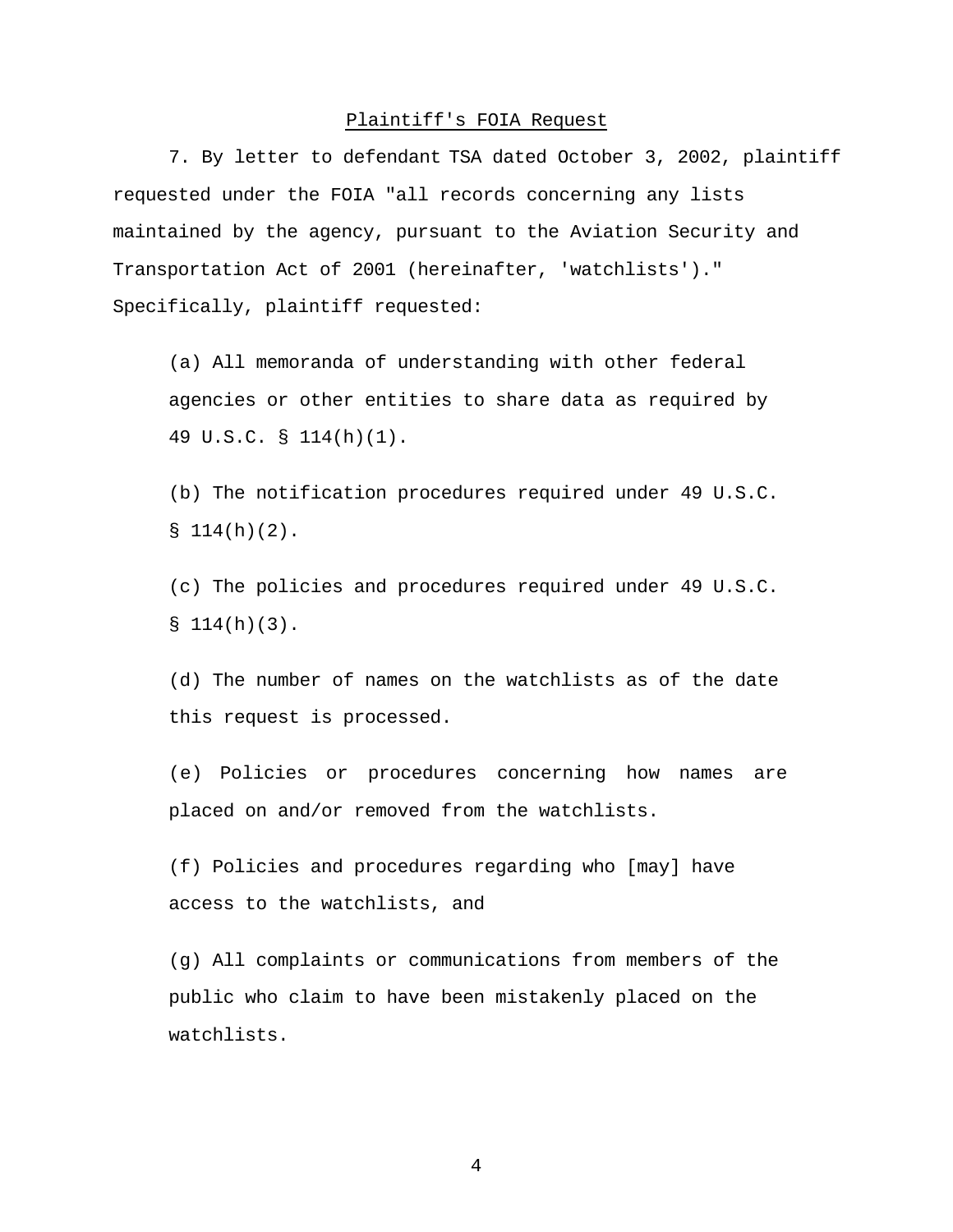8. Plaintiff's request was in conformance with the requirements for such requests set forth in defendant DOT's regulations.

### Defendant's Failure to Timely Respond

9. By letter to plaintiff dated October 18, 2002, defendant TSA acknowledged receipt of plaintiff's FOIA request. The letter stated that plaintiff's request had been received by TSA on October 17, 2002.

10. By letter to plaintiff dated October 25, 2002, defendant DOT acknowledged receipt of plaintiff's FOIA request. The letter stated that plaintiff's request had been received by DOT on October 4, 2002.

11. To date, defendants TSA and DOT have not provided the records requested by plaintiff in its FOIA request, notwithstanding the FOIA's requirement of an agency response within twenty (20) working days.

12. Plaintiff has exhausted the applicable administrative remedies.

13. Defendants TSA and DOT have wrongfully withheld the requested records from plaintiff.

### Requested Relief

WHEREFORE, plaintiff prays that this Court:

A. order defendants to disclose the requested records in their entireties and make copies available to plaintiff;

B. provide for expeditious proceedings in this action;